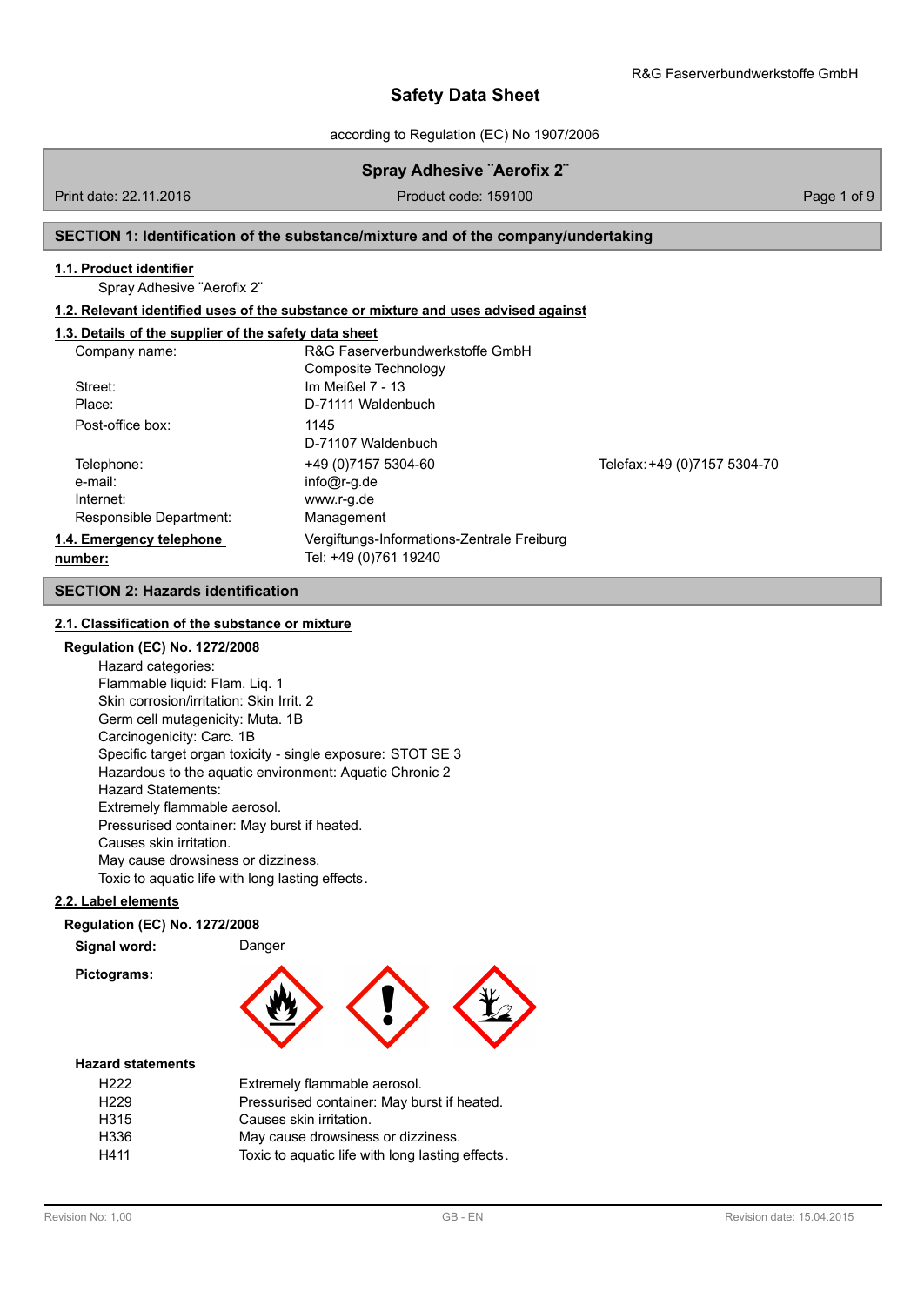according to Regulation (EC) No 1907/2006

| <b>Spray Adhesive "Aerofix 2"</b>                        |                                                                                                   |             |  |  |  |
|----------------------------------------------------------|---------------------------------------------------------------------------------------------------|-------------|--|--|--|
| Print date: 22.11.2016                                   | Product code: 159100                                                                              | Page 2 of 9 |  |  |  |
| <b>Precautionary statements</b>                          |                                                                                                   |             |  |  |  |
| P410+P412                                                | Protect from sunlight. Do not expose to temperatures exceeding 50 °C/122 °F.                      |             |  |  |  |
| P <sub>280</sub>                                         | Wear protective gloves/protective clothing/eye protection/face protection.                        |             |  |  |  |
| P <sub>261</sub>                                         | Avoid breathing dust/fume/gas/mist/vapours/spray.                                                 |             |  |  |  |
| P <sub>211</sub>                                         | Do not spray on an open flame or other ignition source.                                           |             |  |  |  |
| P <sub>210</sub>                                         | Keep away from heat, hot surfaces, sparks, open flames and other ignition sources. No<br>smoking. |             |  |  |  |
| Special labelling of certain mixtures                    |                                                                                                   |             |  |  |  |
| FUH066                                                   | Repeated exposure may cause skin dryness or cracking.                                             |             |  |  |  |
| <b>SECTION 3: Composition/information on ingredients</b> |                                                                                                   |             |  |  |  |

**3.2. Mixtures**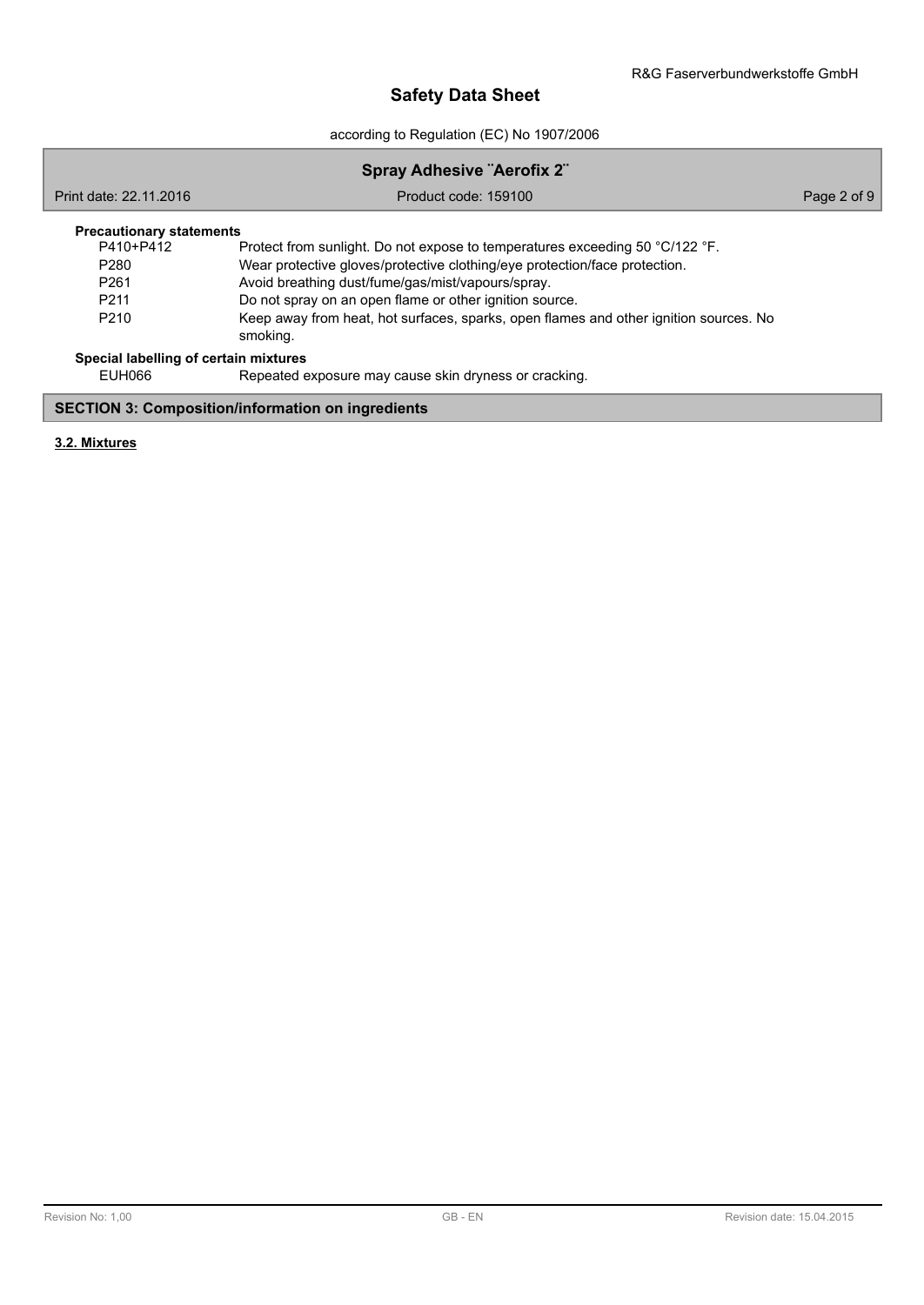according to Regulation (EC) No 1907/2006

# **Spray Adhesive ¨Aerofix 2¨**

Print date: 22.11.2016 **Product code: 159100** Product code: 159100 Page 3 of 9

### **Hazardous components**

| <b>CAS No</b> | Chemical name                                                                                                             | Quantity   |
|---------------|---------------------------------------------------------------------------------------------------------------------------|------------|
|               | EC No<br><b>Index No</b><br><b>REACH No</b>                                                                               |            |
|               | Classification according to Regulation (EC) No. 1272/2008 [CLP]                                                           |            |
| 74-98-6       | propane                                                                                                                   | 19 - 21 %  |
|               | 200-827-9<br>601-003-00-5                                                                                                 |            |
|               | Flam. Gas 1; H220                                                                                                         |            |
| 92045-53-9    | Naphtha (petroleum), hydrodesulfurized light, dearomatized; Low boiling point naphtha -<br>unspecified                    | 19 - 21 %  |
|               | 295-434-2<br>649-383-00-1                                                                                                 |            |
|               | Carc. 1B, Muta. 1B, Asp. Tox. 1; H350 H340 H304                                                                           |            |
| 115-10-6      | dimethyl ether                                                                                                            | 12 - 14 %  |
|               | 603-019-00-8<br>204-065-8                                                                                                 |            |
|               | Flam. Gas 1; H220                                                                                                         |            |
| 110-82-7      | cyclohexane                                                                                                               | $11 - 14%$ |
|               | 203-806-2<br>601-017-00-1                                                                                                 |            |
|               | Flam. Liq. 2, Asp. Tox. 1, Skin Irrit. 2, STOT SE 3, Aquatic Acute 1, Aquatic Chronic 1; H225<br>H304 H315 H336 H400 H410 |            |
| 109-66-0      | pentane                                                                                                                   | $9 - 11 %$ |
|               | 203-692-4<br>601-006-00-1                                                                                                 |            |
|               | Flam. Liq. 2, Asp. Tox. 1, STOT SE 3, Aquatic Chronic 2; H225 H304 H336 H411 EUH066                                       |            |
| 64742-49-0    | Naphtha (petroleum), hydrotreated light; Low boiling point hydrogen treated naphtha                                       | 10 %       |
|               | 265-151-9<br>649-328-00-1<br>01-2119475515-33                                                                             |            |
|               | Flam. Liq. 2, Skin Irrit. 2, STOT SE 3, Asp. Tox. 1, Aquatic Chronic 2; H225 H315 H336 H304<br>H411                       |            |
| 106-97-8      | butane                                                                                                                    | $6 - 8%$   |
|               | 601-004-00-0<br>203-448-7                                                                                                 |            |
|               | Flam. Gas 1; H220                                                                                                         |            |
| 75-28-5       | isobutane                                                                                                                 | $3 - 6 %$  |
|               | 601-004-00-0<br>200-857-2                                                                                                 |            |
|               | Flam. Gas 1; H220                                                                                                         |            |
| 78-78-4       | isopentane; 2-methylbutane                                                                                                | $3 - 6%$   |
|               | 201-142-8<br>601-085-00-2                                                                                                 |            |
|               | Flam. Liq. 1, Asp. Tox. 1, STOT SE 3, Aquatic Chronic 2; H224 H304 H336 H411 EUH066                                       |            |
| 1317-65-3     | Limestone (calcium carbonate - not classified)                                                                            | $3 - 6 %$  |
|               | 215-279-6                                                                                                                 |            |
|               |                                                                                                                           |            |

Full text of H and EUH statements: see section 16.

# **SECTION 4: First aid measures**

### **4.1. Description of first aid measures**

### **General information**

Consult physician if problems persist.

# **After inhalation**

Following inhalation: Move victim to fresh air. Consult physician.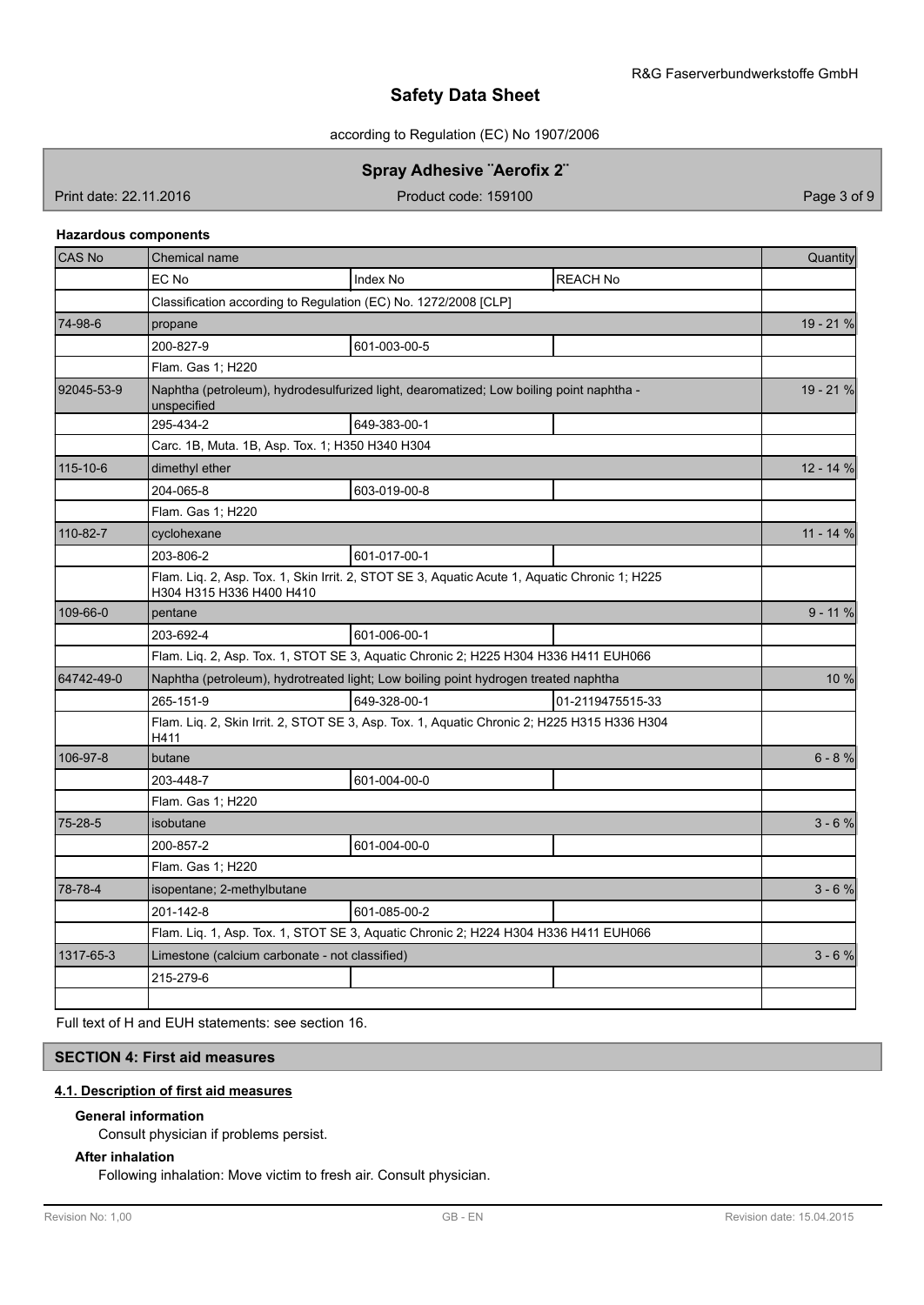according to Regulation (EC) No 1907/2006

Print date: 22.11.2016 Product code: 159100 Page 4 of 9

### **After contact with skin**

Change contaminated clothing. After contact with skin, wash immediately with plenty of water and soap. Consult physician if problems persist.

### **After contact with eyes**

After contact with eye rinse immediately with lot of water at least 5 minutes with open eyelid. Subsequently consult an opthalmologist. Medical treatment necessary.

### **After ingestion**

Rinse mouth immediately and drink plenty of water. Do NOT induce vomiting. Remove affected person from the danger area and lay down. Consult physician. Do not introduce anything into the mouth of an unconscious person.

## **SECTION 5: Firefighting measures**

## **5.1. Extinguishing media**

### **Suitable extinguishing media**

Dry extinguishing powder. Foam. Carbon dioxide (CO2)

### **Unsuitable extinguishing media**

jet of water

### **5.2. Special hazards arising from the substance or mixture**

Thermal decomposition can lead to the escape of irritating gases and vapors.When fire or if heated, a pressure increase will occur and the container may burst.

### **5.3. Advice for firefighters**

Wear breathing apparatus without recirculating air and suitable protective clothing . Personal protection equipment: see section 8

### **SECTION 6: Accidental release measures**

### **6.1. Personal precautions, protective equipment and emergency procedures**

Ventilate affected area. Evacuate all non-essential personnel. Avoid contact with skin, eyes, and clothing. Wear breathing apparatus if exposed to vapours/dusts/aerosols.

### **6.2. Environmental precautions**

Do not allow to enter the soil or subsoil.

### **6.3. Methods and material for containment and cleaning up**

Take up with absorbent material (e.g. sand, kieselguhr, universal binder). Send in suitable containers for recovery or diposal. Absorb with sand, earth, or another absorbent substance.

### **6.4. Reference to other sections**

Personal protective equipment see Section 8 Disposal: see section 13

### **SECTION 7: Handling and storage**

### **7.1. Precautions for safe handling**

### **Advice on safe handling**

Provide adequate ventilation/vapour extraction at the workplace.

### **Advice on protection against fire and explosion**

Keep away from sources of ignition. - No smoking.

### **7.2. Conditions for safe storage, including any incompatibilities**

# **Requirements for storage rooms and vessels**

The statutory requirements are complied with.

### **Further information on storage conditions**

at room temperature <50 Store in a dry place.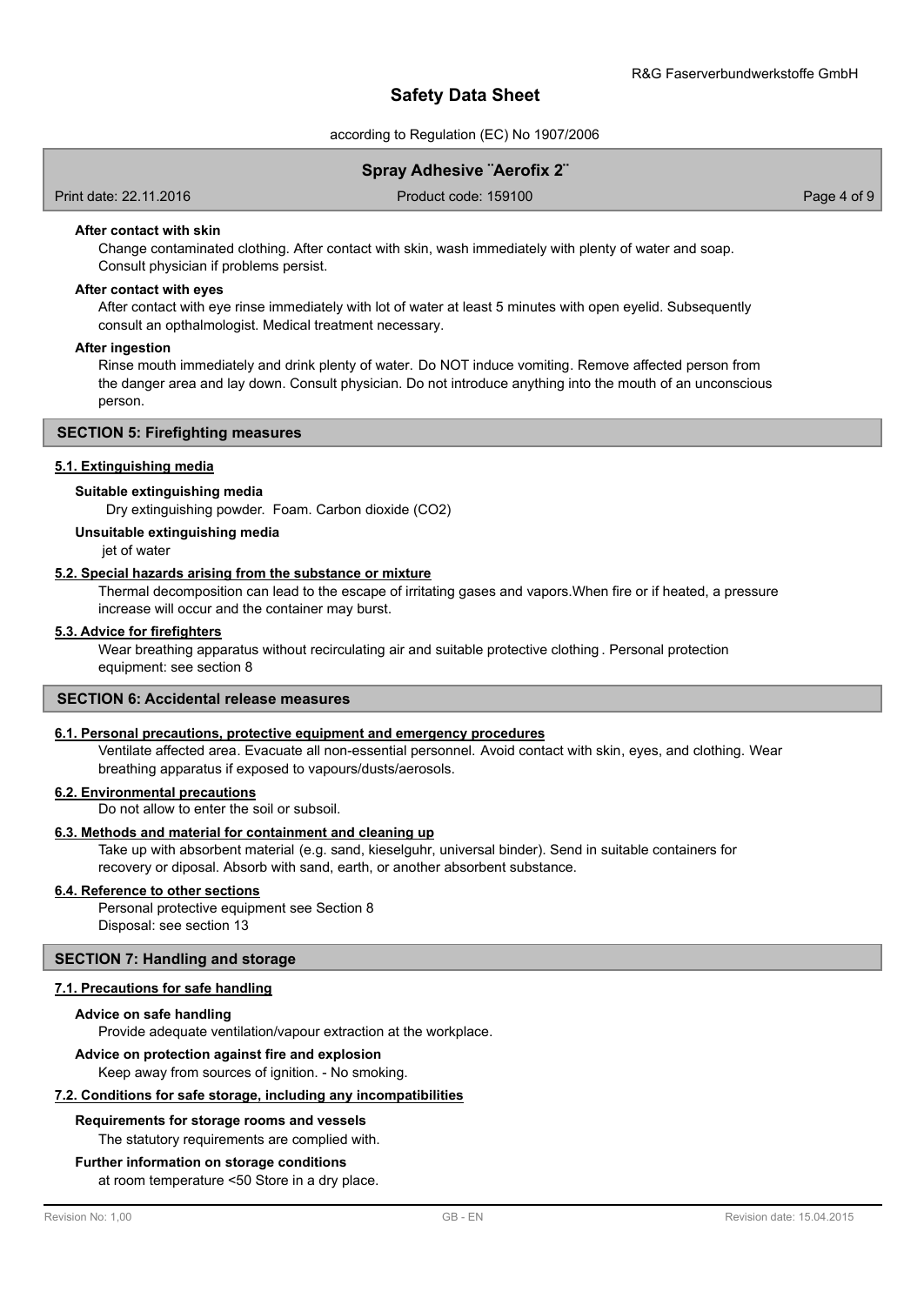according to Regulation (EC) No 1907/2006

# **Spray Adhesive ¨Aerofix 2¨**

Print date: 22.11.2016 **Product code: 159100** Product code: 159100 Page 5 of 9

# **SECTION 8: Exposure controls/personal protection**

# **8.1. Control parameters**

## **Exposure limits (EH40)**

| CAS No    | Substance                     | ppm              | mg/m <sup>3</sup> | fibres/ml | Category      | Origin     |
|-----------|-------------------------------|------------------|-------------------|-----------|---------------|------------|
| 106-97-8  | <b>Butane</b>                 | 600              | 1450              |           | TWA (8 h)     | <b>WEL</b> |
|           |                               | 750              | 1810              |           | STEL (15 min) | <b>WEL</b> |
| 1317-65-3 | Calcium carbonate, respirable |                  |                   |           | TWA (8 h)     | <b>WEL</b> |
|           |                               |                  |                   |           | STEL (15 min) | <b>WEL</b> |
| 110-82-7  | Cyclohexane                   | 100 <sup>1</sup> | 350               |           | TWA (8 h)     | <b>WEL</b> |
|           |                               | 300 <sup>1</sup> | 1050              |           | STEL (15 min) | <b>WEL</b> |
| 115-10-6  | Dimethyl ether                | 400              | 766               |           | TWA (8 h)     | <b>WEL</b> |
|           |                               | 500              | 958               |           | STEL (15 min) | <b>WEL</b> |
| 78-78-4   | Isopentane                    | 600              | 1800              |           | TWA (8 h)     | <b>WEL</b> |
|           |                               |                  |                   |           | STEL (15 min) | <b>WEL</b> |
| 109-66-0  | Pentane                       | 600              | 1800              |           | TWA (8 h)     | <b>WEL</b> |
|           |                               |                  |                   |           | STEL (15 min) | <b>WEL</b> |

# **8.2. Exposure controls**

# **Appropriate engineering controls**

Provide adequate ventilation/vapour extraction at the workplace.

# **Eye/face protection**

Wear eye/face protection.

# **Hand protection**

When handling with chemical substances, protective gloves must be worn with the CE-label including the four control digits.

# **Skin protection**

Avoid contact with skin. Wear protective gloves and protective clothing.

# **Respiratory protection**

When thresholds are exceeded approved respiratory equipment must be worn.

# **SECTION 9: Physical and chemical properties**

# **9.1. Information on basic physical and chemical properties**

| 1. Information on basic physical and chemical properties |                              |             |
|----------------------------------------------------------|------------------------------|-------------|
| Physical state:                                          | liquid                       |             |
| Colour:                                                  | clear                        |             |
| Odour:                                                   | slightly sweetish            |             |
|                                                          |                              | Test method |
| Changes in the physical state                            |                              |             |
| Flash point:                                             | -42 $^{\circ}$ C             |             |
| Density (at 20 $°C$ ):                                   | $\sim$ 0.7 g/cm <sup>3</sup> |             |
| Water solubility:                                        | insoluble                    |             |

# **SECTION 10: Stability and reactivity**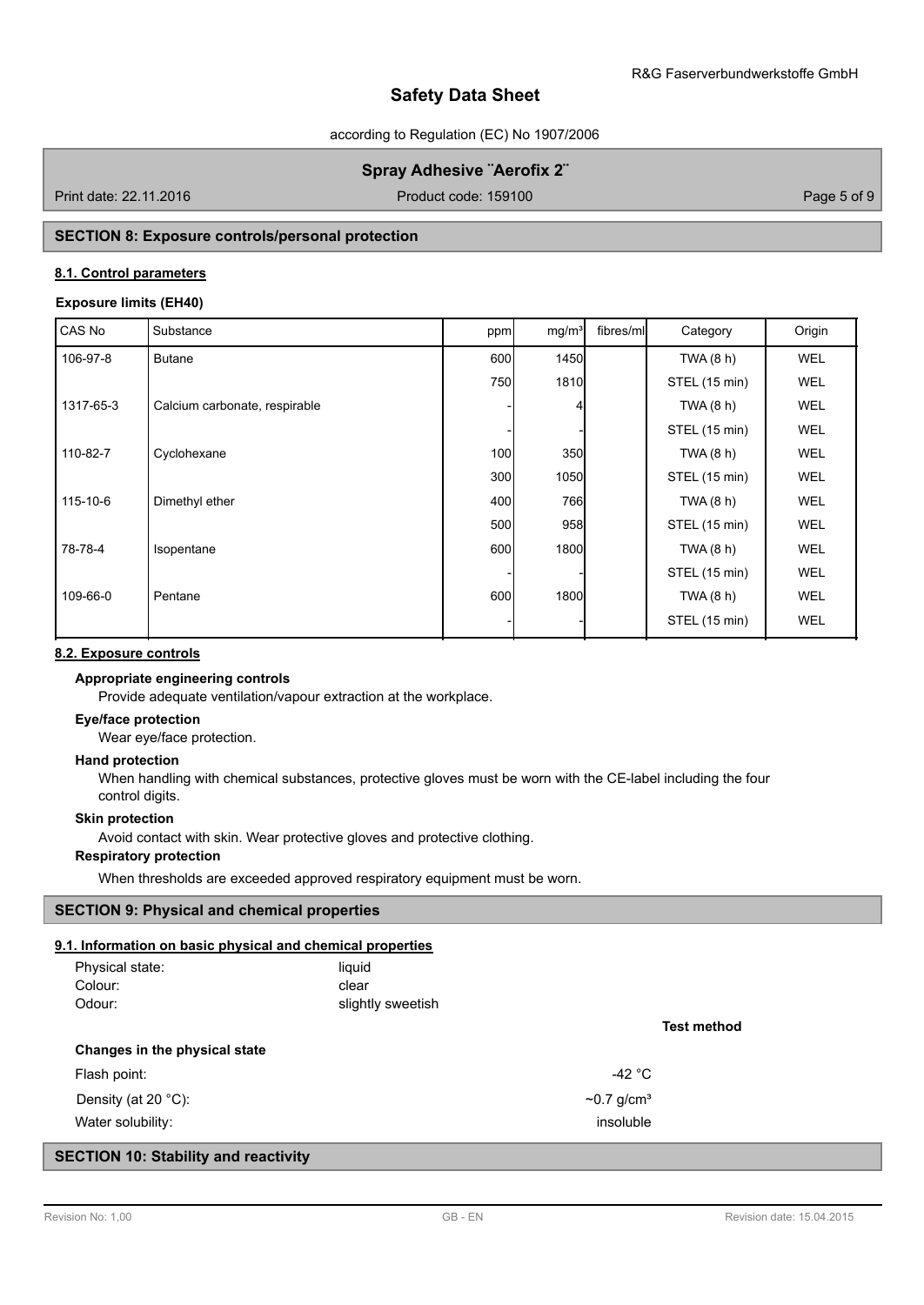according to Regulation (EC) No 1907/2006

# **Spray Adhesive ¨Aerofix 2¨**

Print date: 22.11.2016 **Product code: 159100** Product code: 159100 Page 6 of 9

## **10.1. Reactivity**

No data available

# **10.2. Chemical stability**

stable

### **10.4. Conditions to avoid**

Keep away from heat and ignition sources.

# **10.5. Incompatible materials**

Oxidizing agents. strong acid and alikalis

#### **10.6. Hazardous decomposition products**

Carbon dioxide. dioxide

## **SECTION 11: Toxicological information**

## **11.1. Information on toxicological effects**

# **Acute toxicity**

Repeated inhalation can lead to permanent disease of the respiratory tract. Contact may cause skin sensitisation. Irritation to skin, eyes, and mucous membranes.

| CAS No         | Chemical name                                                                       |      |               |         |                 |  |  |
|----------------|-------------------------------------------------------------------------------------|------|---------------|---------|-----------------|--|--|
|                | Exposure route                                                                      | Dose |               | Species | Source          |  |  |
| $115 - 10 - 6$ | dimethyl ether                                                                      |      |               |         |                 |  |  |
|                | inhalative (4 h) gas                                                                | LC50 | 164000 ppm    | Rat     | <b>IIUCLID</b>  |  |  |
| 109-66-0       | pentane                                                                             |      |               |         |                 |  |  |
|                | inhalative (4 h) vapour                                                             | LC50 | 364 mg/l      | Rat     | <b>I</b> GESTIS |  |  |
| 64742-49-0     | Naphtha (petroleum), hydrotreated light; Low boiling point hydrogen treated naphtha |      |               |         |                 |  |  |
|                | oral                                                                                | LD50 | > 5840 mg/kg  | Rat     |                 |  |  |
|                | dermal                                                                              | LD50 | > 2800 mg/kg  | Rat     |                 |  |  |
|                | inhalative (4 h) vapour                                                             | LC50 | $> 23.3$ mg/l | Rat     |                 |  |  |
| 106-97-8       | butane                                                                              |      |               |         |                 |  |  |
|                | inhalative (4 h) gas                                                                | LC50 | 658 ppm       | Rat     | IGESTIS         |  |  |

### **Irritation and corrosivity**

Irritation to skin, eyes, and mucous membranes.

## **Sensitising effects**

Contact may cause skin sensitisation.

### **STOT-repeated exposure**

Contact may cause skin sensitisation.

### **SECTION 12: Ecological information**

# **12.1. Toxicity**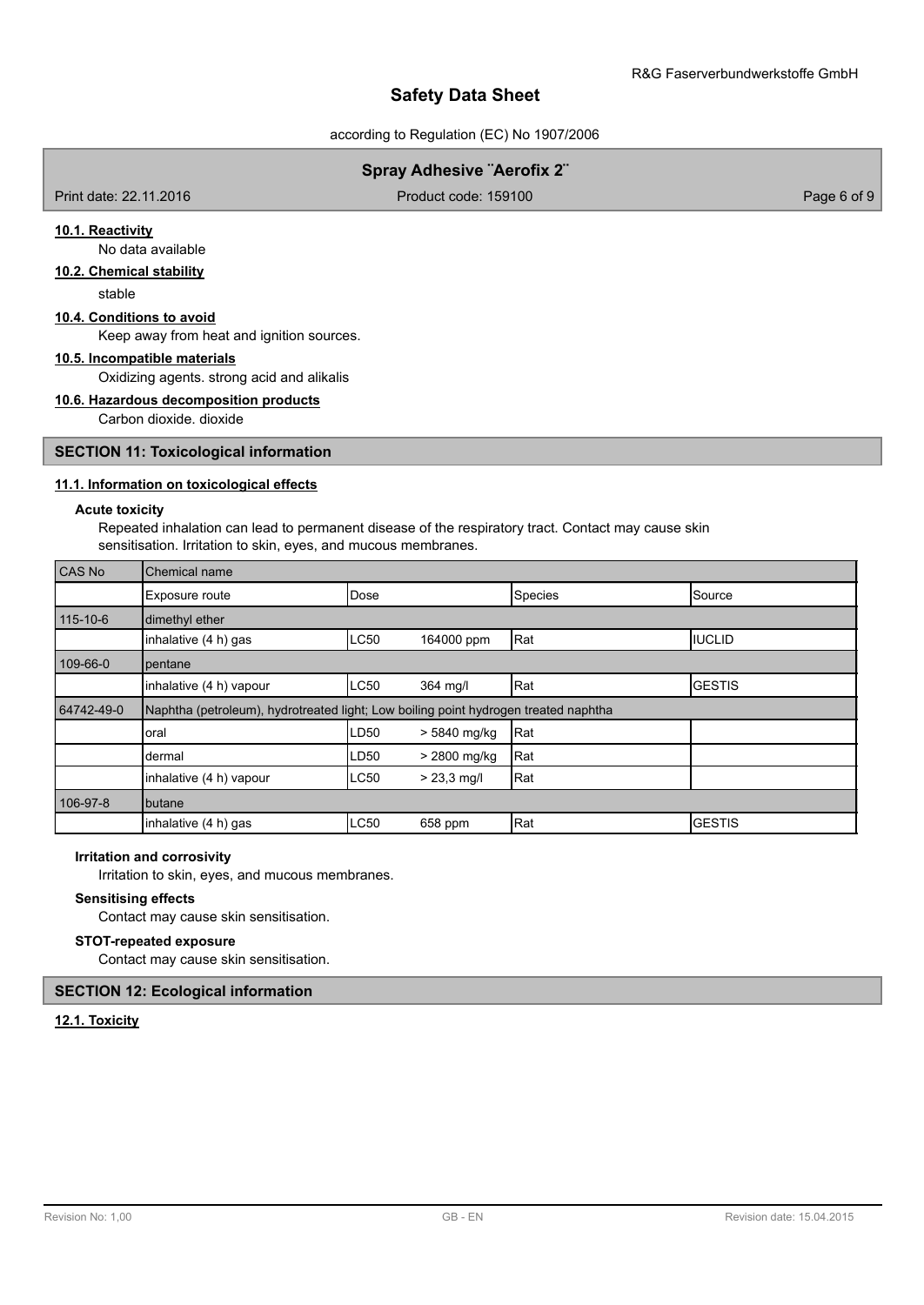### according to Regulation (EC) No 1907/2006

# **Spray Adhesive ¨Aerofix 2¨**

Print date: 22.11.2016 **Product code: 159100** Product code: 159100 Page 7 of 9

| CAS No         | Chemical name                                                                       |             |               |       |                                            |                |  |  |
|----------------|-------------------------------------------------------------------------------------|-------------|---------------|-------|--------------------------------------------|----------------|--|--|
|                | Aquatic toxicity                                                                    | Dose        |               |       | [h]   [d] Species                          | Source         |  |  |
| $115 - 10 - 6$ | dimethyl ether                                                                      |             |               |       |                                            |                |  |  |
|                | Acute fish toxicity                                                                 | <b>LC50</b> | $> 4100$ mg/l |       | 96 h Poecilia reticulata (Guppy)           | <b>NEN6504</b> |  |  |
|                | Acute crustacea toxicity                                                            | <b>EC50</b> | $> 4400$ mg/l |       | 48 h Daphnia magna (Big water<br>flea)     | <b>NEN6501</b> |  |  |
| 109-66-0       | pentane                                                                             |             |               |       |                                            |                |  |  |
|                | Acute crustacea toxicity                                                            | <b>EC50</b> | $9,74$ mg/l   |       | 48 h Daphnia magna                         | <b>IIUCLID</b> |  |  |
| 64742-49-0     | Naphtha (petroleum), hydrotreated light; Low boiling point hydrogen treated naphtha |             |               |       |                                            |                |  |  |
|                | Acute fish toxicity                                                                 | <b>LC50</b> | $> 13.4$ mg/l |       | 96 hOncorhynchus mykiss<br>(Rainbow trout) |                |  |  |
|                | Acute algae toxicity                                                                | ErC50       | 10-30 mg/l    |       | 72 hlPseudokirchnerella<br>subcapitata     |                |  |  |
|                | Acute crustacea toxicity                                                            | <b>EC50</b> | $3$ mg/l      |       | 48 h Daphnia magna (Big water<br>flea)     |                |  |  |
| 75-28-5        | isobutane                                                                           |             |               |       |                                            |                |  |  |
|                | Acute fish toxicity                                                                 | <b>LC50</b> | 27,98 mg/l    | 96 h  |                                            | US-EPA-(Q)SAR  |  |  |
|                | Acute algae toxicity                                                                | ErC50       | 7,71 mg/l     | 96 hl |                                            | US-EPA-(Q)SAR  |  |  |
|                | Acute crustacea toxicity                                                            | <b>EC50</b> | 14,22 mg/l    | 48 h  |                                            | US-EPA-(Q)SAR  |  |  |

# **12.2. Persistence and degradability**

unknown

| <b>CAS No</b> | Chemical name                                          |       |    |                 |  |  |
|---------------|--------------------------------------------------------|-------|----|-----------------|--|--|
|               | Method                                                 | Value |    | <b>I</b> Source |  |  |
|               | <b>IEvaluation</b>                                     |       |    |                 |  |  |
| 115-10-6      | dimethyl ether                                         |       |    |                 |  |  |
|               | OECD 301D/ EEC 92/69/V, C.4-E                          | 15%   | 28 |                 |  |  |
|               | Not readily biodegradable (according to OECD criteria) |       |    |                 |  |  |

# **12.3. Bioaccumulative potential**

unknown

## **Partition coefficient n-octanol/water**

| CAS No   | <b>I</b> Chemical name | Log Pow |
|----------|------------------------|---------|
| 74-98-6  | <b>I</b> propane       | 2,36    |
| 115-10-6 | dimethyl ether         | 0,1     |
| 109-66-0 | Ipentane               | 3,39    |
| 106-97-8 | <b>I</b> butane        | 2,89    |
| 75-28-5  | Iisobutane             | 2,8     |

### **12.4. Mobility in soil**

evaporates for the most part.

# **SECTION 13: Disposal considerations**

# **13.1. Waste treatment methods**

| <b>SECTION 14: Transport information</b> |                       |
|------------------------------------------|-----------------------|
| Land transport (ADR/RID)                 |                       |
| <b>14.1. UN number:</b>                  | UN 1950               |
|                                          | $-$ - $\sim$ - $\sim$ |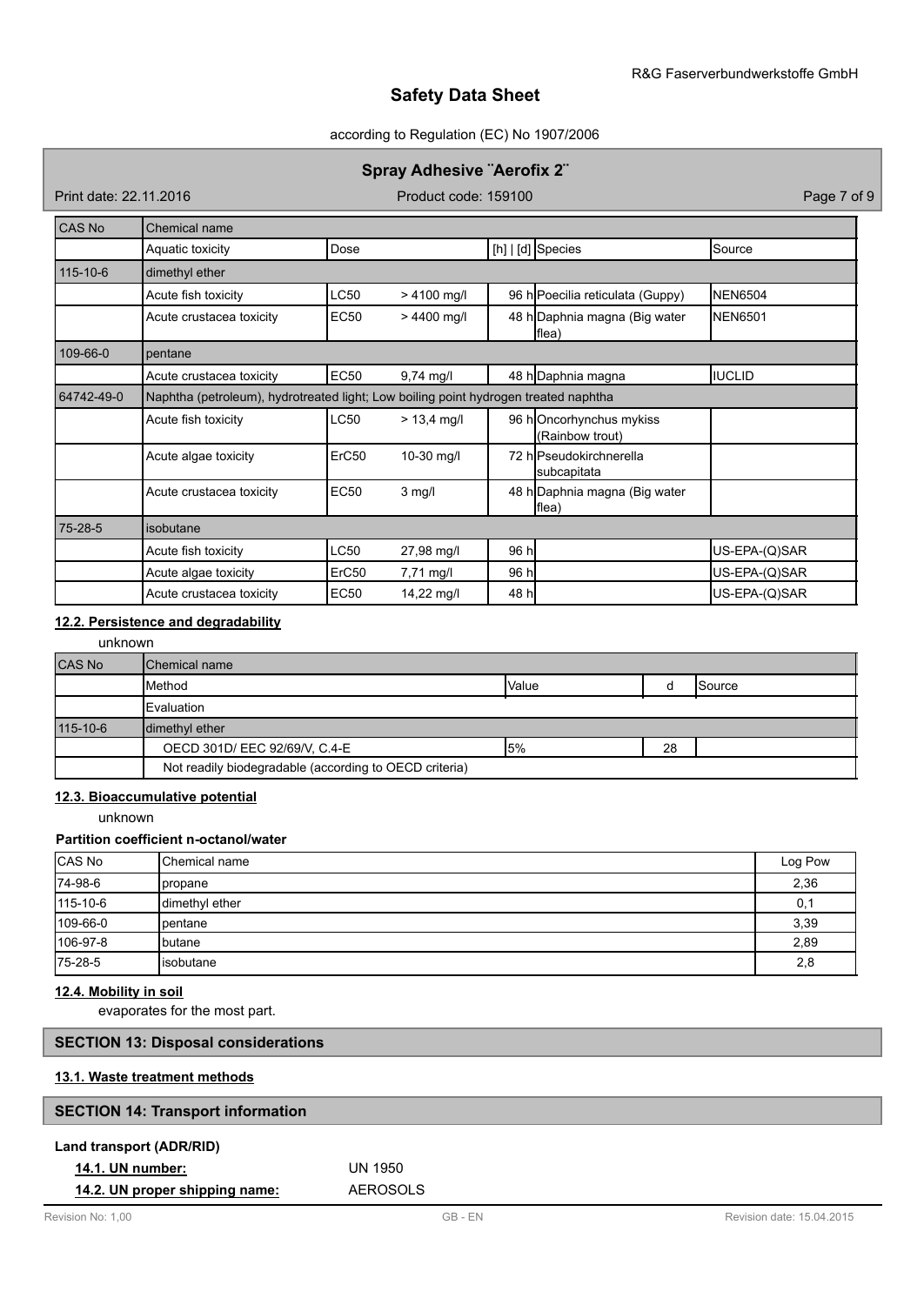# according to Regulation (EC) No 1907/2006

| <b>Spray Adhesive "Aerofix 2"</b>                    |                                  |             |  |  |
|------------------------------------------------------|----------------------------------|-------------|--|--|
| Print date: 22.11.2016                               | Product code: 159100             | Page 8 of 9 |  |  |
| 14.3. Transport hazard class(es):                    | $\overline{2}$                   |             |  |  |
| 14.4. Packing group:                                 |                                  |             |  |  |
| Hazard label:                                        | 2.1                              |             |  |  |
|                                                      |                                  |             |  |  |
| Classification code:                                 | 5F                               |             |  |  |
| <b>Special Provisions:</b>                           | 190 327 344 625                  |             |  |  |
| Limited quantity:<br>Excepted quantity:              | 1 <sub>L</sub><br>E <sub>0</sub> |             |  |  |
| Transport category:                                  | 2                                |             |  |  |
| Tunnel restriction code:                             | D                                |             |  |  |
| Inland waterways transport (ADN)                     |                                  |             |  |  |
| 14.1. UN number:                                     | <b>UN 1950</b>                   |             |  |  |
| 14.2. UN proper shipping name:                       | <b>AEROSOLS</b>                  |             |  |  |
| 14.3. Transport hazard class(es):                    | $\overline{2}$                   |             |  |  |
| 14.4. Packing group:                                 | $\overline{\phantom{a}}$         |             |  |  |
| Hazard label:                                        | 2.1                              |             |  |  |
|                                                      |                                  |             |  |  |
| Classification code:                                 | 5F                               |             |  |  |
| <b>Special Provisions:</b>                           | 190 327 344 625                  |             |  |  |
| Limited quantity:                                    | 1 <sub>L</sub>                   |             |  |  |
| Excepted quantity:<br><b>Marine transport (IMDG)</b> | E <sub>0</sub>                   |             |  |  |
| 14.1. UN number:                                     | <b>UN 1950</b>                   |             |  |  |
| 14.2. UN proper shipping name:                       | <b>AEROSOLS</b>                  |             |  |  |
| 14.3. Transport hazard class(es):                    | 2.1                              |             |  |  |
| 14.4. Packing group:                                 |                                  |             |  |  |
| Hazard label:                                        | 2.1                              |             |  |  |
|                                                      |                                  |             |  |  |
| <b>Special Provisions:</b>                           | 63, 190, 277, 327, 344, 959      |             |  |  |
| Limited quantity:                                    | 1000 mL                          |             |  |  |
| Excepted quantity:<br>EmS:                           | E <sub>0</sub>                   |             |  |  |
|                                                      | F-D, S-U                         |             |  |  |
| Air transport (ICAO)                                 |                                  |             |  |  |
| 14.1. UN number:                                     | <b>UN 1950</b>                   |             |  |  |
| 14.2. UN proper shipping name:                       | <b>AEROSOLS</b>                  |             |  |  |
| 14.3. Transport hazard class(es):                    | 2.1                              |             |  |  |
| 14.4. Packing group:                                 | $\overline{a}$                   |             |  |  |
| Hazard label:                                        | 2.1                              |             |  |  |
|                                                      |                                  |             |  |  |